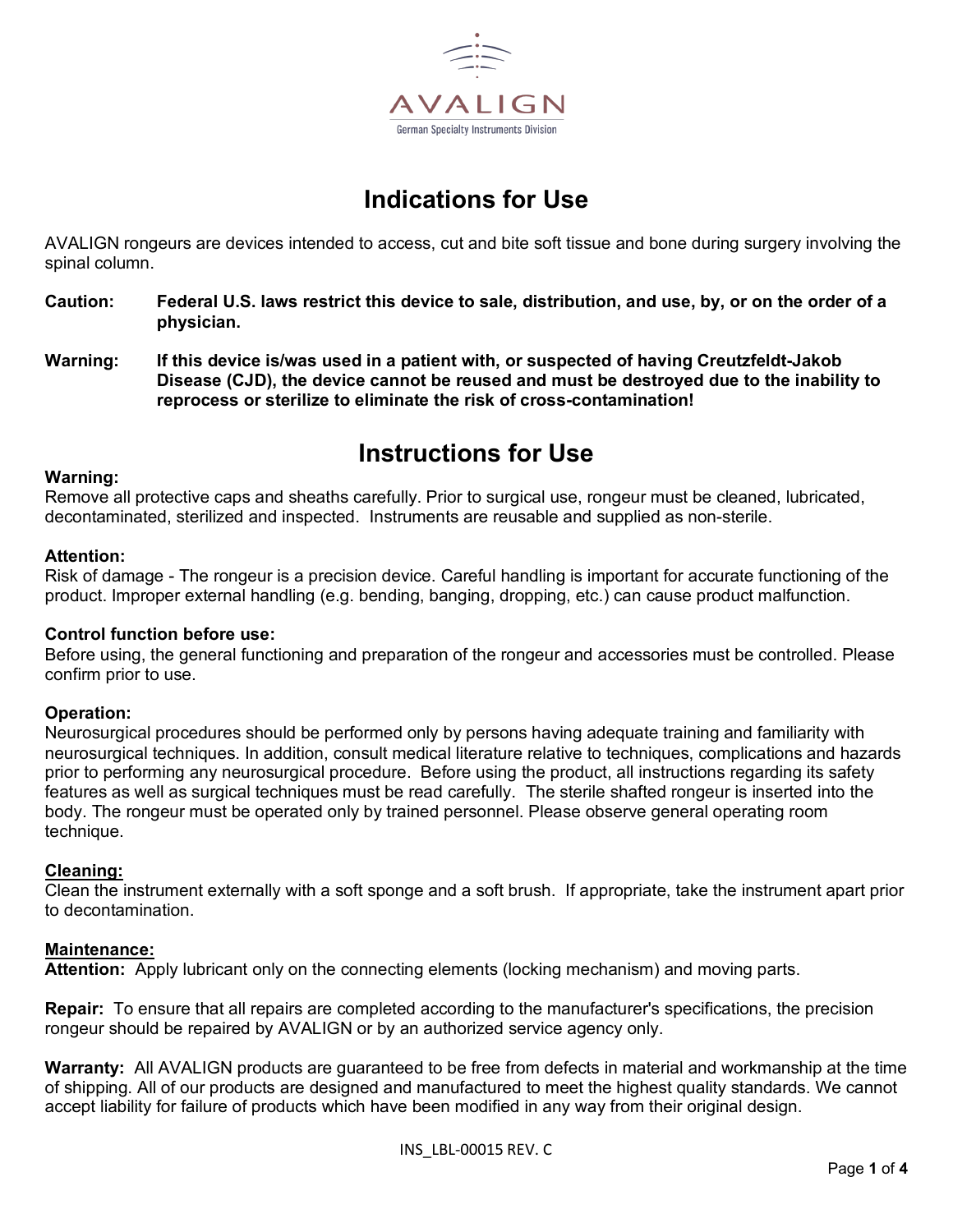

# **Decontamination / Cleaning / Sterilization**

## **Decontamination:**

Take the device with the adapter(s) and accessories to the decontamination area. Clean, decontaminate, and sterilize the device, adapter(s), and accessories following the instructions in the IFUs.

**Warning - Risk of infection!:** Before use, the entire device, including its accessories must be decontaminated. Inadequate, incorrect, or superficial decontamination can create serious risk of infection in patients and/or users.

If RING Klean is used please follow the instructions. Two sizes are available in single use, non-sterile. Place rings over both shaft ends of the instrument and roll it up to the horn. Rings are cut off and discarded after cleaning and before sterilization.

Follow the processing instructions below for all instruments, including ClearFlush® Kerrison Rongeurs.

## **Processing Instructions**

When reprocessing Avalign Rongeurs, we recommend that you use the following practices and procedures in conjunction with your institution's published guidelines and policies. During cleaning, wear appropriate eye and face protection, as well as gloves and other protective clothing, to protect against exposure to blood borne pathogens, as recommended by OSHA in its Bloodborne Pathogens Standard.

## **WARNING**

### **If this device is/was used in a patient with, or suspected of having Creutzfeldt-Jakob Disease (CJD), the device cannot be reused and must be destroyed due to the inability to reprocess or sterilize to eliminate the risk of cross-contamination!**

**Cleaning and Maintenance:** Every surgical instrument should be disinfected and thoroughly cleaned after each use. Proper cleaning, inspection and maintenance will help ensure correct function of the surgical instrument. Clean, inspect and test each instrument carefully. Sterilize all instruments before surgery. A good cleaning and maintenance procedure will extend the useful life of the instrument.

Special attention must be paid to slots, stops, ends, hollow tubes and other highly inaccessible areas. Do not use damaged instruments. Cleaning and rinsing must take place immediately after each use for best results. Failure to clean promptly may result in adherent particles or dried secretions that may resist cleaning and complicate or resist future sterilization.

### **Tools and Accessories:**

| Water                  | Cold Tap Water (<20°C/68°F)                                            |
|------------------------|------------------------------------------------------------------------|
|                        | Warm Water (38°-49°C/ 100°-120°F)                                      |
|                        | Hot Tap Water ( $>$ 40 $^{\circ}$ C/ 104 $^{\circ}$ F)                 |
|                        | Deionized (DI) or Reverse Osmosis (RO) Water (ambient)                 |
| <b>Cleaning Agents</b> | Neutral Enzymatic Detergent pH 6.0-8.0 i.e. MetriZyme, EndoZime, Enzol |
| Accessories            | Assorted Sizes of Brushes and/or Pipe Cleaners with Nylon Bristles     |
|                        | Sterile Syringes or equivalent                                         |
|                        | Absorbent, Low Line Disposable Cloths or equivalent                    |
|                        | Soaking Pans                                                           |
| Equipment              | <b>Medical Compressed Air</b>                                          |
|                        | Ultrasonic Cleaner (Sonicator)                                         |
|                        | <b>Automated Washer</b>                                                |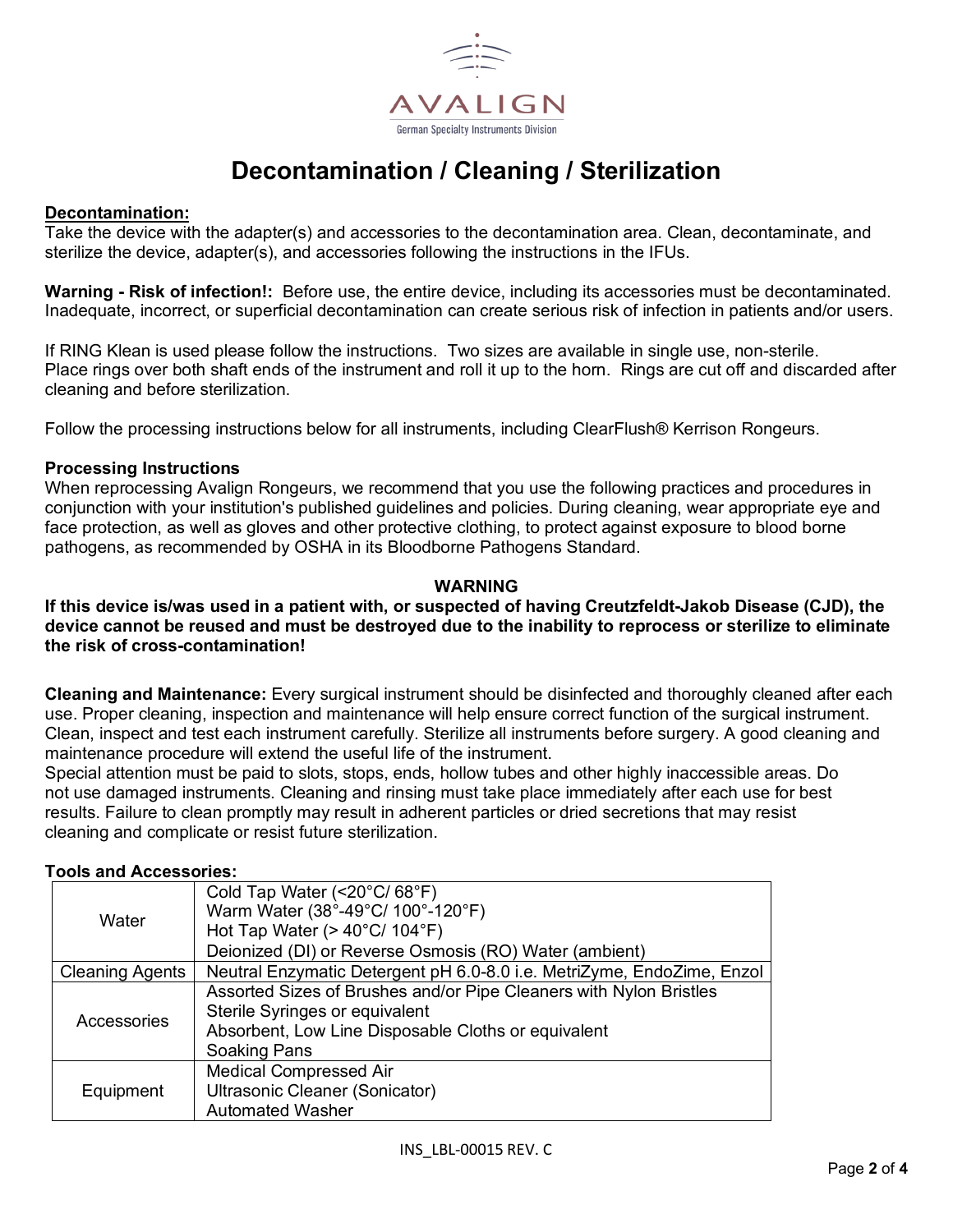

# **Point of Use and Containment:**

- 1. Follow health care facility point of use practices. Keep devices moist after use to prevent soil from drying and removed excess soil and debris from all surfaces, crevices, sliding mechanisms, hinged joints, and all other hard-to-clean design features
- 2. Follow universal precautions and contain devices in closed or covered containers for transport to central supply.
- 3. All devices must be cleaned in the completely open and disassembled (i.e. taken apart) configuration.

## **Manual Cleaning:**

- 4. Prepare neutral pH enzymatic detergent per vendor's directions. Enzol® enzymatic detergent is recommended at a preparation of 1 oz./gallon using lukewarm water.
- 5. Fully immerse device in the prepared detergent per labeling instructions. Allow device to soak for a minimum of 5 minutes.
- 6. Actuate all movable parts during the soak time to allow complete penetration of detergent to hard to reach areas.
- 7. Scrub the device, using a soft bristled brush (may also include a syringe and pipe cleaner), paying particular attention to movable parts, crevices, and other hard to reach areas until all visible soil has been removed.
- a. For lumen devices, flush internal lumens with detergent using an appropriately sized syringe at least 7 times with a minimum of 15mL of detergent. If available, use flush ports for flushing.
- 8. Rinse the device with warm water.
- 9. Place the device into a bath of warm water and allow device to soak for a minimum of 3 minutes. Actuate all moveable parts during the entire soak time.
- 10. Prepare neutral pH enzymatic detergent in the sonicator (as per vendor directions) and sonicate the instruments for a minimum of 10 minutes. Note: Enzyme solution shall be changed when it becomes grossly contaminated (bloody and/or turbid).
- 11. Rinse all surfaces and crevices in running reverse osmosis or deionized (RO/DI) water for a minimum of 3 minutes to remove any residual detergent or debris.
- a. For lumen devices, flush internal lumens a minimum of 3 times with RO/DI water (minimum of 15 mL) using an appropriately sized syringe. If available, use flush ports for flushing.
- 12. Dry the instrument with a clean, soft cloth. Filtered, compressed air may be used to aid drying.
- 13. Visually examine each instrument for cleanliness. If visible soil remains, repeat cleaning procedure.

# **Automated Cleaning:**

Note: All devices must be manually pre-cleaned prior to any automated cleaning process, follow steps 1-9. Steps 10-13 are optional but advised.

14. Clean devices within a washer/disinfector utilizing the equipment and detergent manufacturers' instructions per the below minimum parameters.

| <b>Phase</b>                | Time (minutes) | <b>Temperature</b>    | <b>Detergent Type &amp; Concentration</b> |
|-----------------------------|----------------|-----------------------|-------------------------------------------|
| Pre-wash 1                  | 02:00          | <b>Cold Tap Water</b> | N/A                                       |
| Enzyme Wash                 | 02:00          | <b>Hot Tap Water</b>  | Enzyme Detergent                          |
| Rinse 1                     | 01:00          | <b>Hot Tap Water</b>  | N/A                                       |
| <b>Purified Water Rinse</b> | 00:10          | 146-150°F/ 63-66°C    | N/A                                       |
| <b>Drying</b>               | 15:00          | 194°F/90°C            | N/A                                       |

- 15. Dry excess moisture using an absorbent cloth. Dry any internal areas with filtered, compressed air.
- 16. Visually examine each instrument for cleanliness. If visible soil remains, repeat cleaning procedure.